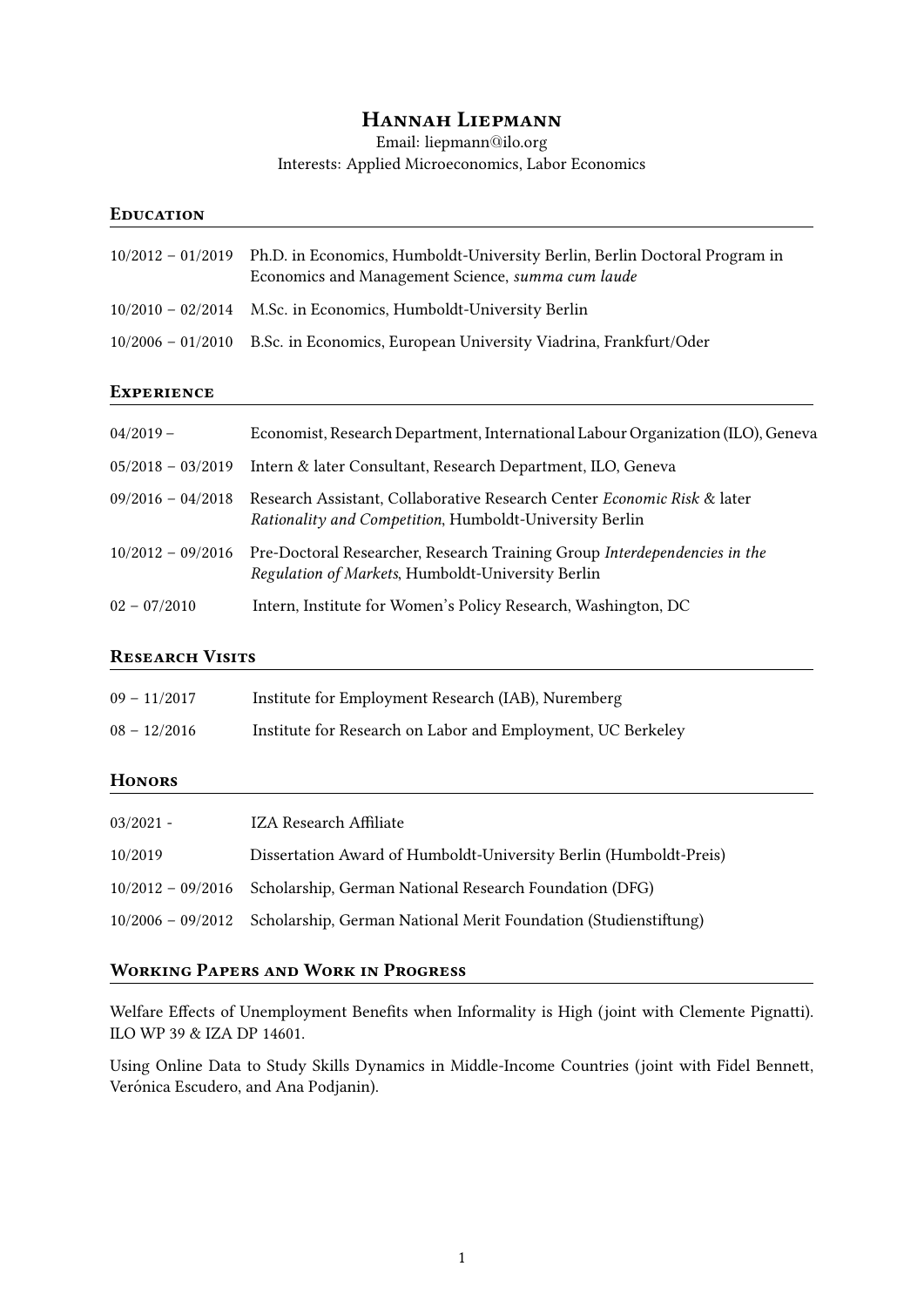# **PUBLICATIONS**

Government Aid and Child Refugees' Economic Success Later in Life: Evidence from Post-WWII GDR Refugees (joint with Sandra E. Black, Camille Remigereau, and Alexandra Spitz-Oener). Forthcoming at Labour Economics.

Liepmann, Hannah (2018). The Impact of a Negative Labor Demand Shock on Fertility – Evidence from the Fall of the Berlin Wall, Labour Economics, 54, 210-224.

Hegewisch, Ariane and Hannah Liepmann (2013). Occupational Segregation and the Gender Wage Gap in the US, Chapter 13 in Figart, Deborah and Tonia Warnecke (eds.), Handbook of Research on Gender and Economic Life, Northampton, MA, London: Edward Elgar, pp. 200-217.

Bolle, Friedel, Hannah Liepmann, and Claudia Vogel (2012). How much social insurance do you want? An experimental study, Journal of Economic Psychology, 33(6), 1170-1181.

### POLICY REPORTS AND OTHER WRITINGS

ILO (2021). World Employment and Social Outlook: Trends 2021. 161 pages. Geneva (authors: Stefan Kühn, Janine Berg, Souleima El Achkar Hilal, Richard Horne, Hannah Liepmann, and Clemente Pignatti).

ILO (2020). Delivering income and employment support in times of COVID-19: Integrating cash transfers with active labour market policies. Policy Brief. Geneva (prepared by Verónica Escudero and Hannah Liepmann). The Spanish version appeared on VoxLACEA (January 4, 2021).

ILO (2020). World Employment and Social Outlook: Trends 2020. 127 pages. Geneva (main authors: Stefan Kühn, Roger Gomis, Steven Kapsos, and Hannah Liepmann).

Asenjo, Antonia, Verónica Escudero, Hannah Liepmann, Clemente Pignatti, and Domenico Tabasso (2019). What Works: Promoting Pathways to Decent Work. 235 pages. ILO, Geneva.

Liepmann, Hannah and Clemente Pignatti (2019). Eligibility and Participation in Unemployment Benefit Schemes: Evidence from Mauritius. Geneva: ILO Research Department Working Paper, No. 50.

Liepmann, Hannah and Dana Müller (2018). A Proposed Data Set for Analyzing the Labor Market Trajectories of East Germans around Reunification. Nuremberg: Methodology Report, Research Data Centre of the German Federal Employment Agency.

Hegewisch, Ariane, Hannah Liepmann, Jeffrey Hayes, and Heidi Hartmann (2010). Separate and Not Equal? Gender Segregation in the Labor Market and the Gender Wage Gap. Washington, DC: IWPR Briefing Paper.

### Blogs / Columns

Escudero, Verónica and Hannah Liepmann. The joint provision of active labour market policies and income support can be a powerful solution for improving workers' perspectives. VoxEU. September 19, 2020.

Escudero, Verónica and Hannah Liepmann. It's possible to break the working poverty vicious circle. ILO Work in Progress. February 28, 2020.